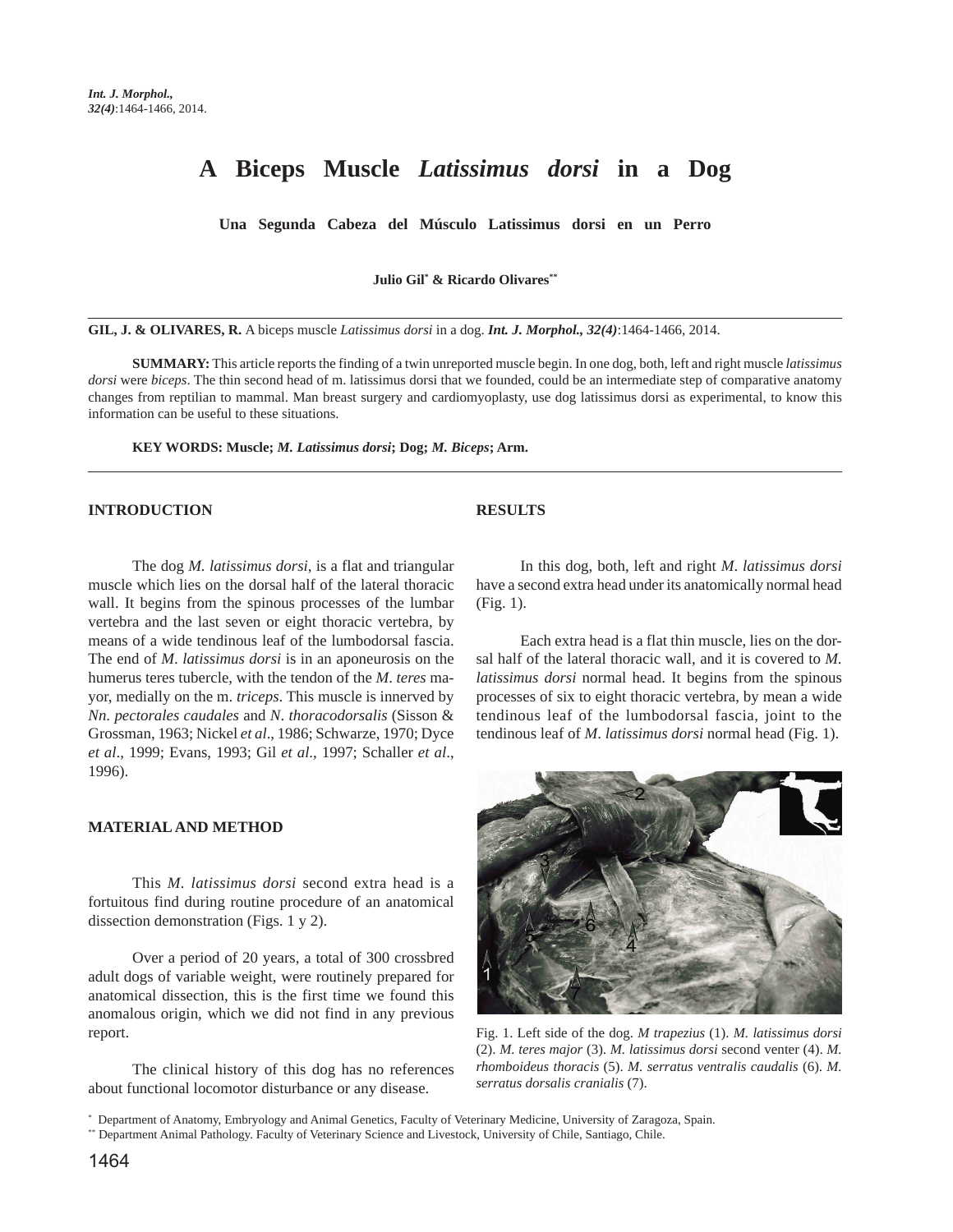The end of second extra head of *M. latissimus dorsi* is a short aponeurosis together m. *latissimus dorsi* normal head.

This second muscle head is innerved as *latissimus dorsi* normal head, by nn. pectorales caudales and *N. thoracodorsalis* (Fig. 2).



Fig. 2. Rigth side of the dog. *M. latissimus dorsi* (1). *M. teres major* (2). *M. serratus ventralis caudalis* (3). *M. latissimus dorsi* second venter (4). *N. thoracicus longus* (5). *N. thoracodorsalis* (joined to *A*. and *V. thoracodorsalis*) (6). *N. intercostobrachialis* (7). *Nn. intercostalis, rami cutaneus* (8). *N. thoracicus lateralis* (9).

# **DISCUSSION**

In the absence of a study of the ontogeny or development of *M. latissimus dorsi* in the dog (Noden & de Lahunta, 1990), explanations about the embryonic or genetic origin of this abnormalities remain speculative.

In birds *M. latissimus dorsi* also is *biceps*. Its two heads arise by cleavage in a single muscle primordium (Sullivan, 1962), although each part (pars interscapularis and pars metapatagialis) typically has a separate insertion on the humerus, all inervates by *N. thoracodorsalis* (Baumel *et al*., 1979).

In man (Lewis, 1902), also describes a pre-muscle mass, origin of: *latissimus dorsi*, *teres major, pectoral, serratus anterior* and *levator scapulae*. This mass is continuous with the arm pre-muscle sheath but its innervation is not common.

To share the same innervation, is a criterion to link different muscles with a common embryo origin. In this case this criterion occurs.

But we can use comparative anatomy of different

groups of vertebrates to approach an explanation (Barone, 1972). The reptilian m. *latissimus dorsi* separates in mammal to three muscles: *M. cutaneous trunci* (part), *M. teres major* and *M. latissimus dorsi* (Liem *et al*., 2001; Kardong, 2002).

Then this *M. latissimus dorsi* second head in dog confirms the comparative anatomy explanation.

The thin second head of *M*. *latissimus dorsi* that we found, could be an intermediate step of these comparative anatomy changes from reptilian to mammal.

Pet and farm animals make excellent models for investigating tissue growth and developing surgical protocols. Man breast surgery and cardiomyoplasty, use dog *M. latissimus dorsi* as experimental model (Niinami *et al*., 1991; Yang *et al*., 1999). In this situations it is useful to know about our muscle find.

# **ACKNOWLEDGEMENTS**

 The authors thank Angel Hernado for preparation an handling the body of the dog.

**GIL, J. & OLIVARES, R.;** Una segunda cabeza del músculo *latissimus dorsi* en un perro. *Int. J. Morphol., 32(4)*:1464-1466, 2014.

**RESUMEN:** Este artículo describe el hallazgo del origen de un músculo gemelo no reportado. En un perro, los dos músculos *latissimus dorsi*, izquierdo y derecho, eran *biceps*. La segunda cabeza delgada del *M. latissimus dorsi* observada, podría ser un paso intermedio de los cambios de la anatomía comparada de reptil a mamífero. Conocer esta información puede ser útil para la cirugía de tórax y cardiomioplastía en el humano, donde el músculo *latissimus dorsi* del perro, es utilizado en forma experimental.

**PALABRAS CLAVE: Músculo;** *M. latissimus dorsi***; Perro; Bíceps; Brazo.**

### **REFERENCES**

Barone, R. *Traité de Zoologie*. Paris, Masson, 1972.

Baumel, J. J.; King, A. S.; Lucas, A. M.; Breazile, J. E. & Evans H. E. *Nomina Anatomica Avium*. London, Academic Press, 1979. pp.200.

Dyce, K. M.; Sack, W. O. & Wensing, C. J. G. A*natomía*